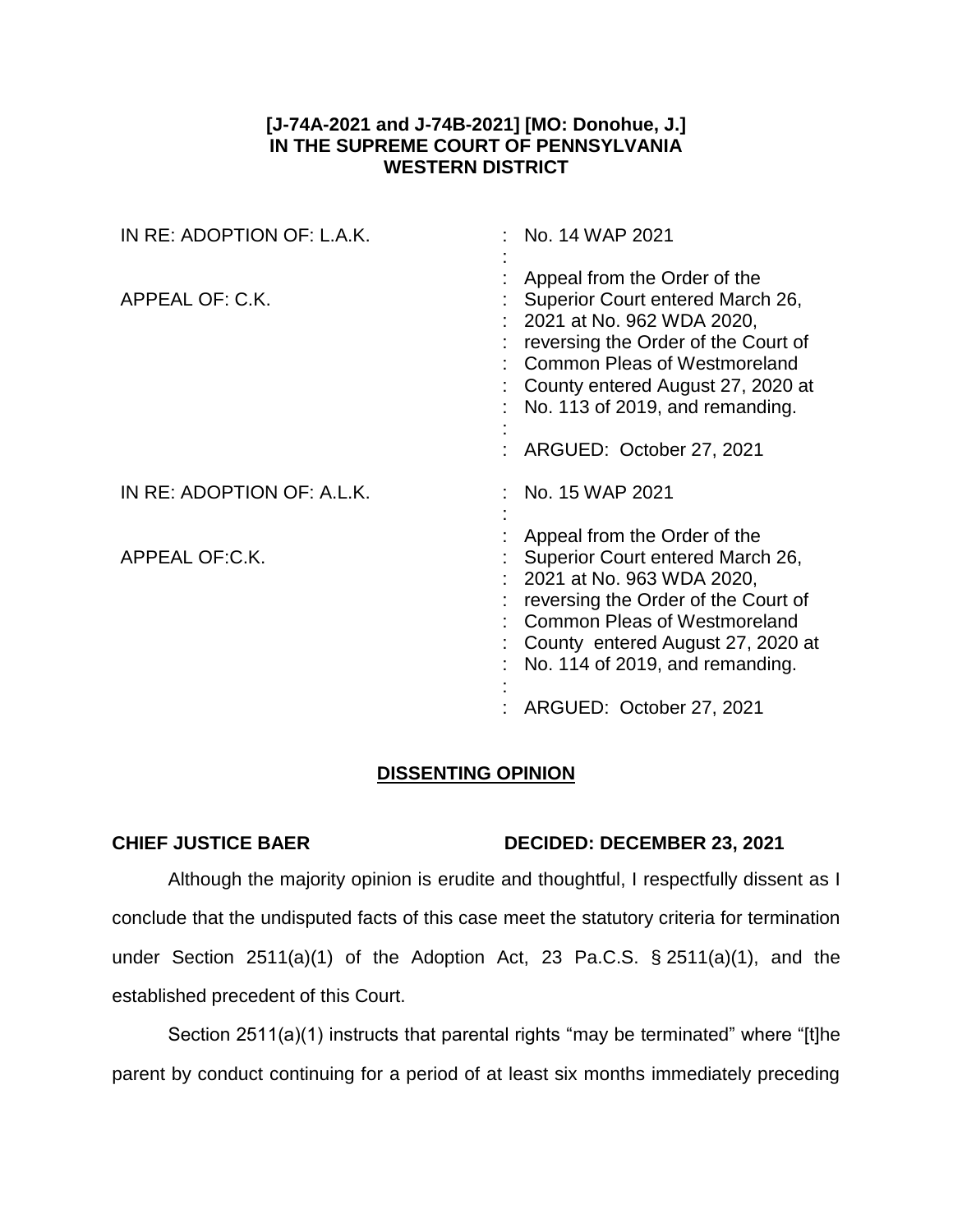the filing of the petition . . . has refused or failed to perform parental duties." 23 Pa.C.S. § 2511(a)(1). While the term "parental duties" is not statutorily defined, this Court has interpreted the term, at a minimum, to entail a "positive duty," requiring the parent to "exert himself to take and maintain a place of importance in the child's life." *In re Adoption of C.M.*, 255 A.3d 343, 364 (Pa. 2021). Moreover, to satisfy this parental duty, "a parent must exercise reasonable firmness in resisting obstacles placed in the path of maintaining the parent-child relationship." *Id.* (internal quotation marks omitted).

With all due respect to my colleagues and the trial court, the facts of this case do not allow for reasonable disagreement but instead establish by the requisite clear and convincing evidence that C.K. ("Father") "failed to perform parental duties" for "at least six months immediately preceding the filing of the petition," and that Father failed to demonstrate "reasonable firmness in resisting obstacles placed in the path of maintaining the parent-child relationship." 23 Pa.C.S. § 2511(a)(1); *In re Adoption of C.M.*, 255 A.3d at 364. Indeed, in this case, Father did nothing to establish or maintain a parent-child relationship with his children, L.A.K. and A.L.K. ("Children").

The undisputed facts instead demonstrate that Father made the deliberate decision to have no relationship at all with Children during his prolonged struggle with alcoholism. He never saw or spoke to the children, nor did he send them letters, cards, or presents. In short, he never sent them any signal that he was alive.

This is not a case where Father was unable to contact Children. He was not in a comatose state nor had A.G. ("Mother") secreted the children to an undisclosed location. Instead, he merely chose to delay contacting them until he felt it was the right time, based upon his self-designated one-year period of sobriety. While Father deserves commendation for his substantial efforts to overcome his alcoholism, that effort does not excuse an absolute lack of engagement with Children for nearly four years of their young

# [J-74A-2021 and J-74B-2021] [MO: Donohue, J.] - 2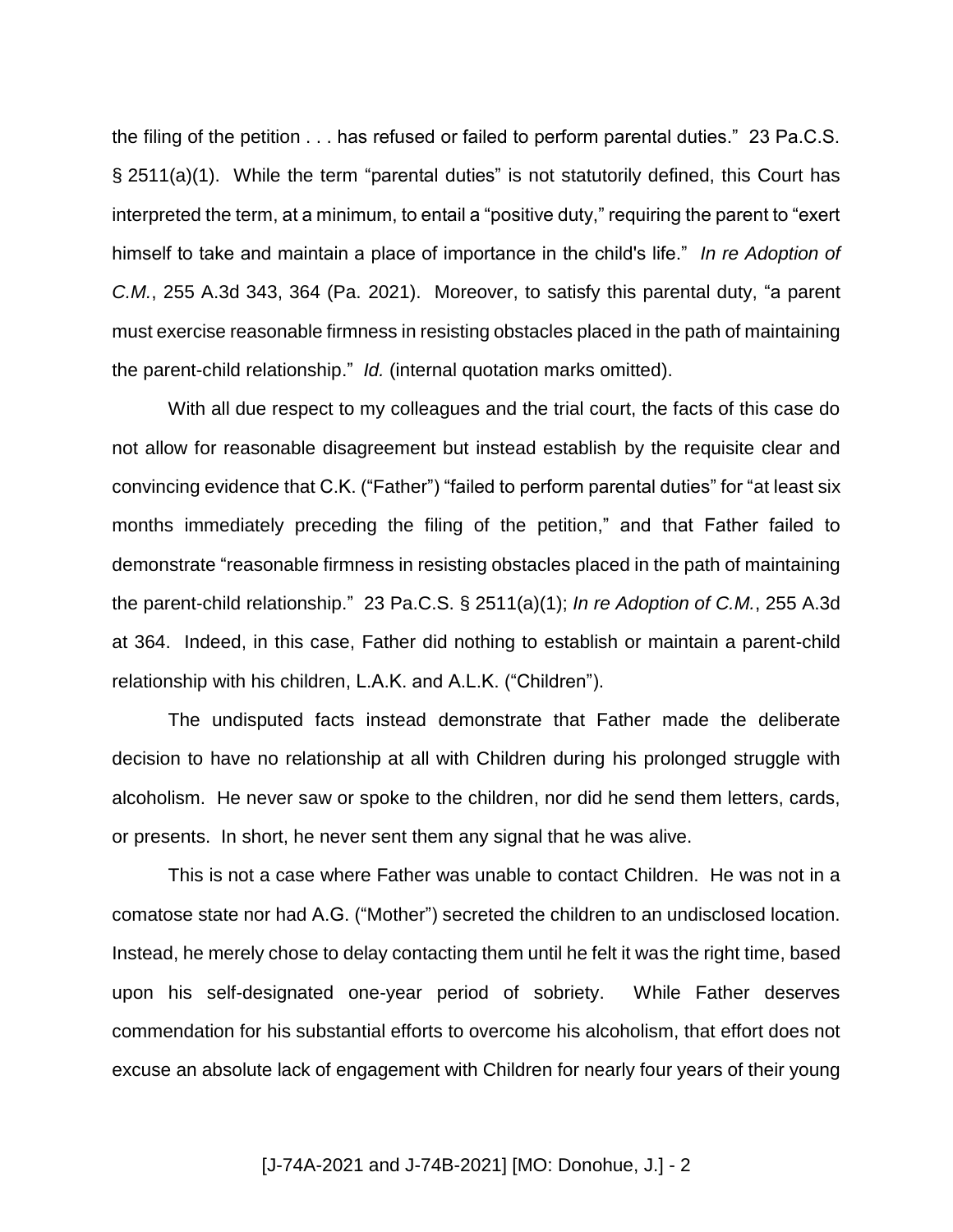lives. This Court has previously emphasized that children's lives cannot merely be put on hold for years at a time. *See In re T.S.M.*, 71 A.3d 251, 269 (Pa. 2013) (emphasizing that "courts must keep the ticking clock of childhood ever in mind").

A parent cannot be deemed to have performed parental duties by purposefully and affirmatively absenting himself from their lives, even if, as in this case, the other parent supports the lack of contact. Taken to the extreme, Father's theory could be expanded to encompass any parent who, based solely upon their own personal views of the impact of their emotional, medical, or even professional situation on their children, intentionally removes themselves from their children's lives. As this Court recently opined, "[p]arental rights are not preserved by waiting for a more suitable or convenient time to perform one's parental responsibilities while others provide the child with his or her physical and emotional needs." *In re Adoption of C.M.*, 255 A.3d at 364 (citation omitted). Instead, a parent must take overt steps to establish or maintain the parent-child relationship.

While I have long-championed appellate court deference to trial court discretion in termination cases based upon the trial courts' first-hand observation of the parties, *see, e.g., In re T.S.M*., 71 A.3d at 267, I nevertheless recognize that this Court should not countenance a trial court's determination that is manifestly unreasonable. While our standard of review requires appellate courts "to accept the findings of fact and credibility determinations of the trial court if they are supported by the record," a trial court's decision nonetheless may be reversed "upon demonstration of manifest unreasonableness, partiality, prejudice, bias, or ill-will." *Id. at 267,* 270 (holding that "we must reverse the trial court's determination in this case because we find the court's conclusion to be manifestly unreasonable, and thus an abuse of discretion").

For the reasons set forth above, I conclude that the denial of termination of parental rights in this case was manifestly unreasonable based upon Father's absolute and